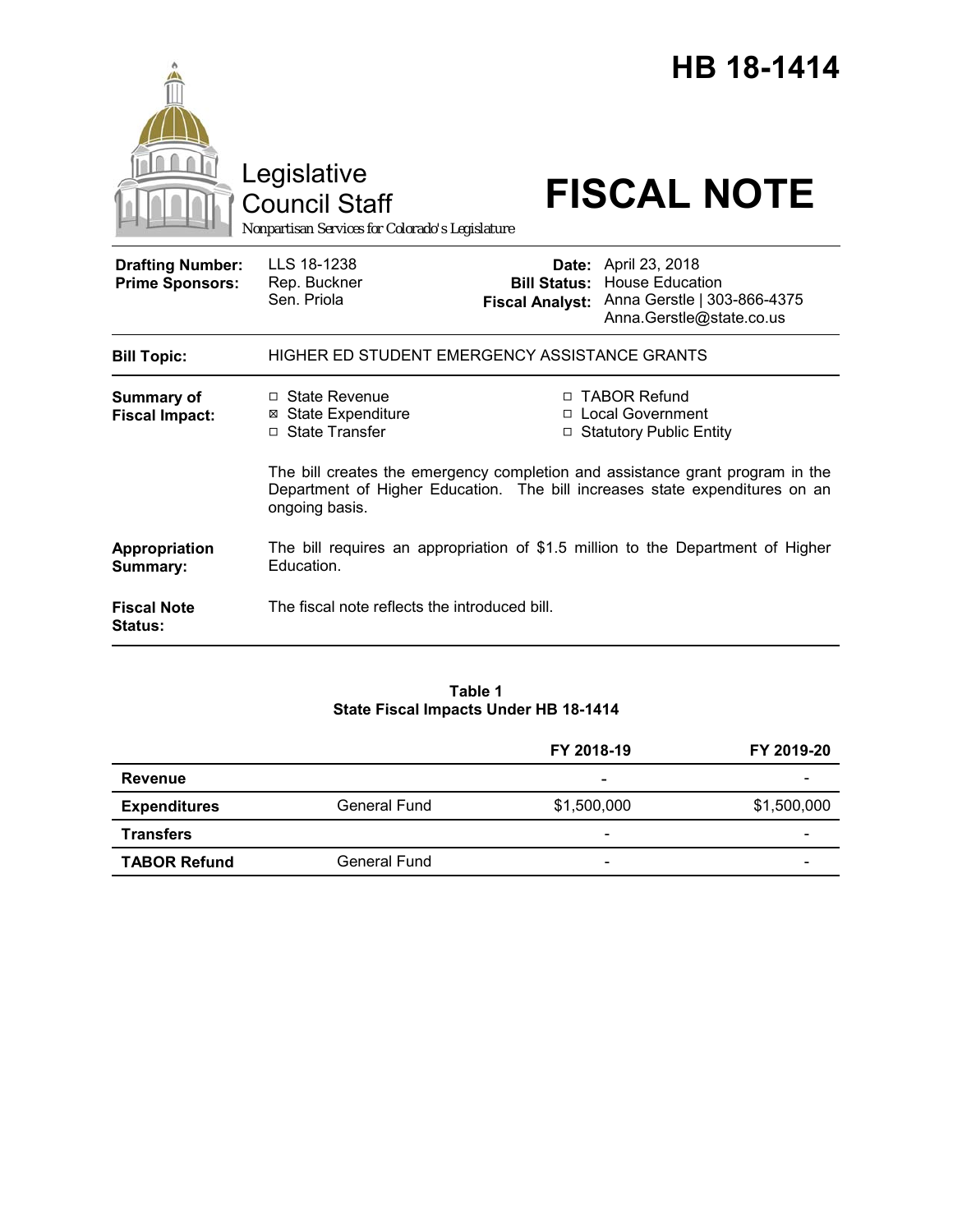April 23, 2018

#### **Summary of Legislation**

The bill creates the emergency completion and retention grant program in the Department of Higher Education (DHE) to assist eligible students with qualifying financial emergencies. Qualifying financial emergencies are defined as unplanned costs that may require a student to withdraw from postsecondary education and may include unexpected medical, family, vehicle repair, or other expenses, or as determined by institutions of higher education. To be eligible, students must:

- qualify for in-state tuition;
- be pursuing their first postsecondary credential;
- meet state financial aid eligibility criteria; and
- have completed more than 60 percent of course credits required and be expected to graduate in the following semester or school year.

DHE must distribute the funds to state institutions of higher education and the financial aid director for each institution must determine the process for distributing the grants to students and the amount of each grant. Eligible students may not receive more than \$1,500 while enrolled at a single state institution. Institutions must prioritize eligible low-income students, first generation students, and students who lack other identifiable financial resources.

As of June 1 of each year, if an institution has not distributed the entire amount allocated to them for grants, the remaining funds may be used as emergency assistance grants in the next fiscal year, or may be distributed as need-based financial aid.

In addition, DHE must adopt guidelines for institutions related to the grants, establish reporting criteria, and act as a clearinghouse for eligibility criteria, example materials, and other related information. DHE must include in their annual financial aid allocation proposal to the Joint Budget Committee information on the distribution and use of the grant funds and an evaluation of the program. After the program has operated for three years, the annual report must include the return on investment of the program.

#### **State Expenditures**

The bill increases state General Fund expenditures in the DHE by \$1,500,000 annually, beginning in FY 2018-19. The funds will be distributed by DHE to state insitutions of higher education, for use as emergency assistance grants. The specific distribution of funds to institutions of higher education will be determined by the DHE.

The bill also increases the workload for DHE to distribute the funds, provide guidelines and reporting criteria, and act as a clearinghouse for information related to the program. The increase in workload can be accomplished within current appropriations.

## **Effective Date**

The bill takes effect upon signature of the Governor, or upon becoming law without his signature.